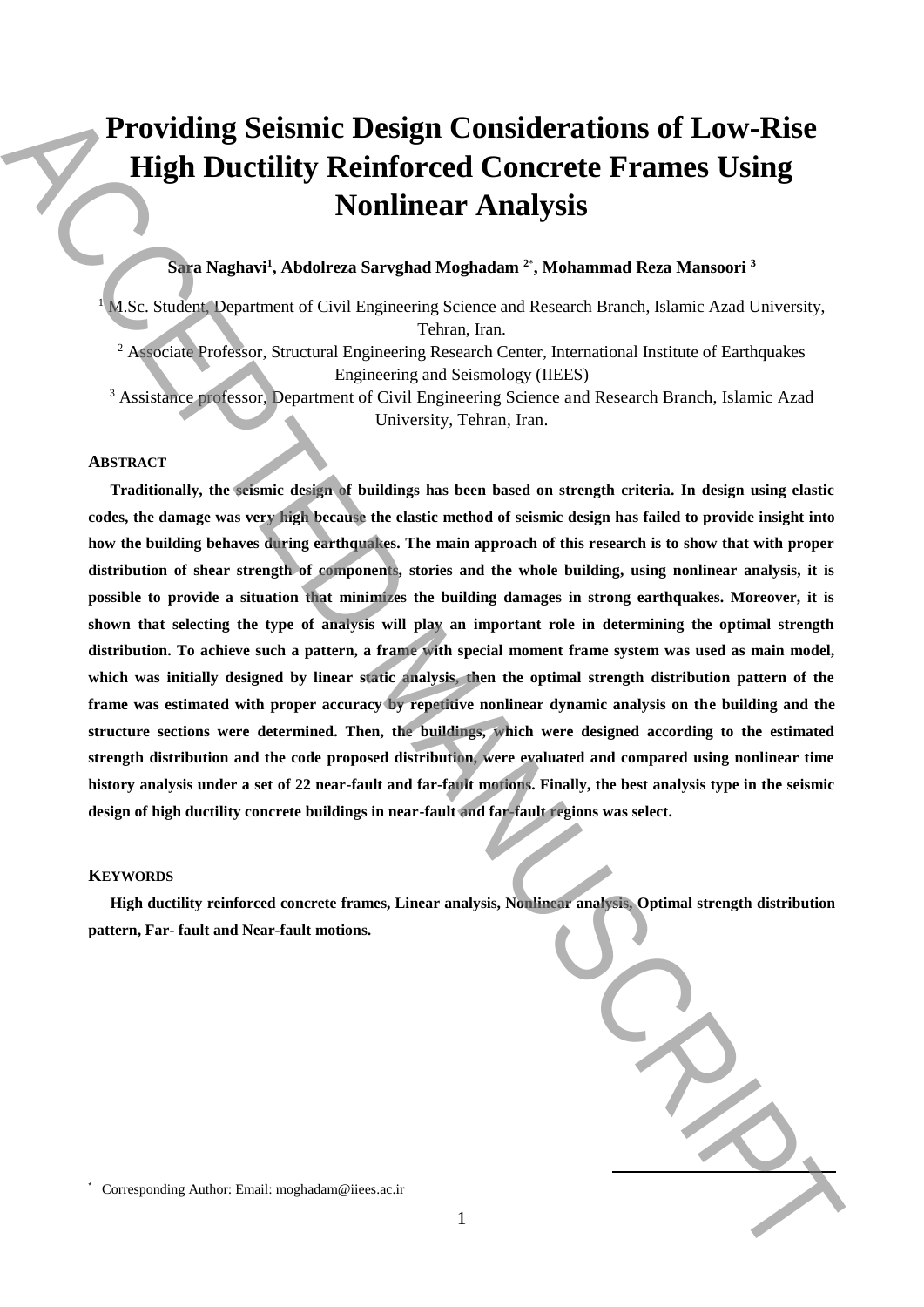## **1. Introduction**

While buildings are usually designed for seismic resistance using elastic analysis, most will experience significant inelastic deformations under large earthquakes. Modern performance based design (PBD) methods require ways to determine the realistic behavior of structures under such conditions. Enabled by advancements in computing technologies and available test data, nonlinear analysis provides the means for calculating structural response beyond the elastic range, including strength and stiffness deterioration associated with inelastic material behavior and large displacements. As such, nonlinear analysis can play an important role in the design of new and existing buildings [1-3]. Researchers continue to look for methods that, in addition to time and cost effectiveness and accuracy of solutions, can provide the main earthquake parameters. One method for solving this problem is to use nonlinear analysis in the seismic design of buildings. 1. Interdstate material continues and continues and continues and continues and continues are expected by the continues and continues and continues and continues are expected by the continues and continues are expected by

## **2. Methodology**

In the present study, a new methodology has been presented in order to providing seismic design considerations of low-rise reinforced concrete (RC) special moment frame. One of the innovations of this research is the use of a new methodology to select basic building characteristics using nonlinear dynamic analysis. For this purpose, a regular multistory RC

frame building was designed using both the proposed and conventional methods. The two methods were assessed using dynamic analysis.

The first building was designed with linear static analysis (LSA). The second building was designed with nonlinear dynamic analysis (NDA).The dimensions of the structural components designed with LSA in accordance with Iranian Seismic Code (IS 2800-14) [4] and NDA in accordance with chapter 16 of FEMA P-1050-1[5] are reported in "Table 1" and "Table 2".

### **3. Results and Discussion**

"Figure 1" shows the average maximum inter-story drift ratios for the LSA building and NDA building under the eleven far-fault records in both the X and Y directions. It was observed that the average maximum inter-story drift ratios in the NDA building on almost all stories in the X and Y directions were lower than for the LSA building.

"Figure 2" shows the average maximum inter-story drift ratios for the LSA building and NDA building under the eleven near-fault records in both the X and Y directions. In the X direction, the first story of the LSA building and the second, third and fourth stories of the NDA building recorded the smallest average maximum inter-story drift ratios. In the Y direction, all stories of the LSA building had the lowest average maximum inter-story drift ratios compared to the NDA building.

|                 | Story | Beam     |          | Column        |          |                |          |
|-----------------|-------|----------|----------|---------------|----------|----------------|----------|
| <b>Building</b> |       |          |          | Reinforcement |          |                |          |
|                 |       | $b$ (cm) | $h$ (cm) | $b$ (cm)      | $h$ (cm) | Number of bars | Bar size |
|                 |       | 40       | 40       | 45            |          | 16             | 16       |
| <b>LSAB</b>     |       | 40       | 40       | 45            | 45       | 16             | 16       |
|                 |       | 35       | 35       | 40            | -40      |                | 16       |
|                 |       | 35       | 35       | 40            | 40       |                | 16       |

|  | Table 2 Design results of NDA |  |
|--|-------------------------------|--|
|  |                               |  |

|                 |              | <b>Table 2 Design results of NDA</b> |          |          |               |                |                 |  |
|-----------------|--------------|--------------------------------------|----------|----------|---------------|----------------|-----------------|--|
|                 | <b>Story</b> | Beam                                 |          | Column   |               |                |                 |  |
| <b>Building</b> |              |                                      |          |          | Reinforcement |                |                 |  |
|                 |              | $b$ (cm)                             | $h$ (cm) | $b$ (cm) | $h$ (cm)      | Number of bars | Bar size        |  |
|                 |              | 40                                   | 40       | 50       | 50            | 8              | 20              |  |
| <b>NDAB</b>     | 2            | 40                                   | 40       | 50       | 50            | 8              | 20              |  |
|                 | 3            | 35                                   | 35       | 45       | 45            | 8              | 18              |  |
|                 | 4            | 35                                   | 35       | 45       | 45            | 8              | 18 <sup>1</sup> |  |